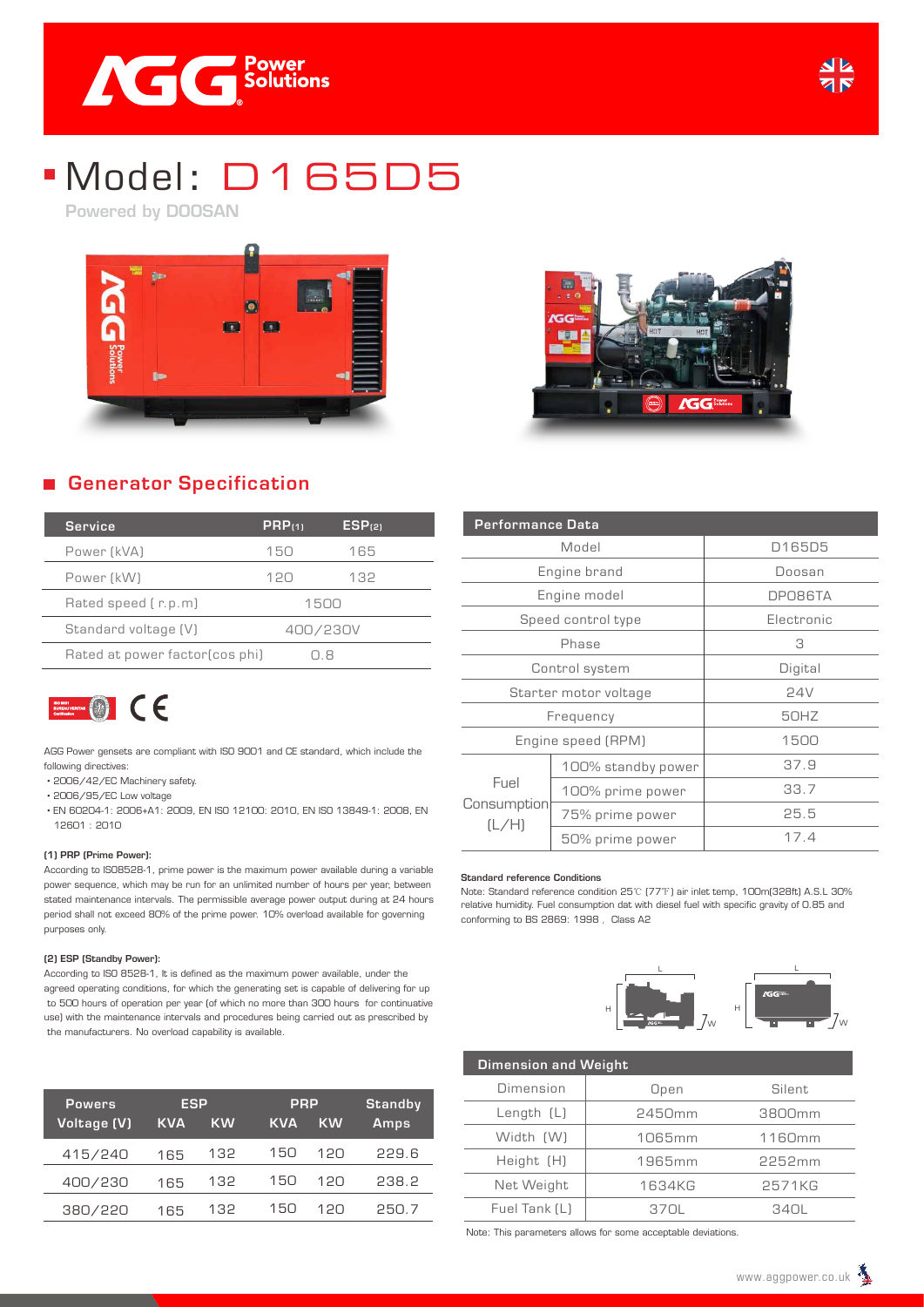

#### Engine Specification: DP086TA  $\mathbb{R}^3$

| <b>Basic technical data</b> |                             |
|-----------------------------|-----------------------------|
| No. of cylinders            | 6                           |
| Cylinder arrangement        | In-line                     |
| Cycle                       | 4 stroke                    |
| Injection timing            | $19^\circ \pm 1^\circ$ BTDC |
| Compression ratio           | 16.7:1                      |
| Bore                        | 111mm                       |
| Stroke                      | 139mm                       |
| Displacement                | 8.071L                      |
| Fly wheel housing           | SAE NO. 1M                  |
| Number of teeth on flywheel | 9 רח                        |

| <b>Cooling</b><br>system       |                                |
|--------------------------------|--------------------------------|
| Cooling method                 | Fresh water forced circulation |
| Coolant capacity               | 141                            |
| Coolant flow rate              | 166L/min                       |
| Pressure cap                   | Max 49kPa                      |
| Water temp                     |                                |
| -Maximum for standby and prime | $103^\circ C$                  |
| -Before start of full load     | $40^{\circ}$ C                 |
| Water pump                     | Centrifugal type               |
| Thermostat type and range      | Wax-Pellet type                |
| Cooling fan                    | 660mm diameter, 7 blade        |
| Max, external coolant          |                                |
| system restriction             | Not available                  |

Fuel system Injection pump

| Induction system                    |           |
|-------------------------------------|-----------|
| Maximum intake air restriction      |           |
| -with clean filter element.         | 2.16 kPa  |
| -with dirty filter element          | 6.23 kPa  |
| Max. static pressure after radiator | 0.125 kPa |

| <b>Lubrication</b> system |                                      |
|---------------------------|--------------------------------------|
| Lub. method               | Fully forced pressure feed type      |
| Oil pump                  | Gear type driven by crank-shaft gear |
| Oil filter                | Full flow, cartridge type            |
| Oil capacity              |                                      |
| -Max.                     | 15.5L                                |
| -Min                      | 121                                  |
| Lub oil pressure          | Idle speed: Min 100 kPa              |
|                           | Governed speed: Min 250kPa           |
| Maximum oil temp          | 120°C                                |
| Lubrication oil           | Refer to operation manual            |

| <b>Electrical system</b>                           |                            |
|----------------------------------------------------|----------------------------|
| Battery charging alternator 28.5V X 45A Alternator |                            |
| Voltage regulator                                  | Built-in type IC regulator |
| Starting motor                                     | $24V \times 6.0$ kW        |
| Battery voltage                                    | <b>24V</b>                 |
| Battery capacity                                   | 100Ah                      |
| Starting aid (option)                              | Block heater               |

| Injection pump                  | WUXI WEIFU HIGH-TECH CO. , LTD |                             |
|---------------------------------|--------------------------------|-----------------------------|
| Governor                        | Electric type                  | <b>General installation</b> |
| Speed drop                      | G2 Class                       | Governed engine sp          |
| Feed pump                       | Mechanical type in pump        | Engine idle speed           |
| Injection nozzle                | Multi hole type                | Over speed limit            |
| Opening pressure                | 21.0 MPa                       | Gross engine power          |
|                                 |                                | Break mean effectiv         |
| Fuel filter                     | Full flow                      |                             |
| Maximum fuel inlet restriction  | 10kPa                          | Mean piston speed           |
| Maximum fuel return restriction | 60kPa                          | Friction power              |
| Fuel feed pump capacity         | 175 L/hr                       | Maximum lube oil co         |
|                                 |                                | Fan power                   |
| Used fuel                       | Diesel fuel oil                |                             |
|                                 |                                |                             |

| <b>General installation</b>   | Prime power           |
|-------------------------------|-----------------------|
| Governed engine speed         | 1500 rpm              |
| Engine idle speed             | 800 rpm               |
| Over speed limit              | 1650rpm               |
| Gross engine power output     | 137kW                 |
| Break mean effective pressure | 1.36Mpa               |
| Mean piston speed             | $6.95 \,\mathrm{m/s}$ |
| Friction power                | 18kW                  |
| Maximum lube oil consumption  | 130.4 g/h             |
| Fan power                     | 5kW                   |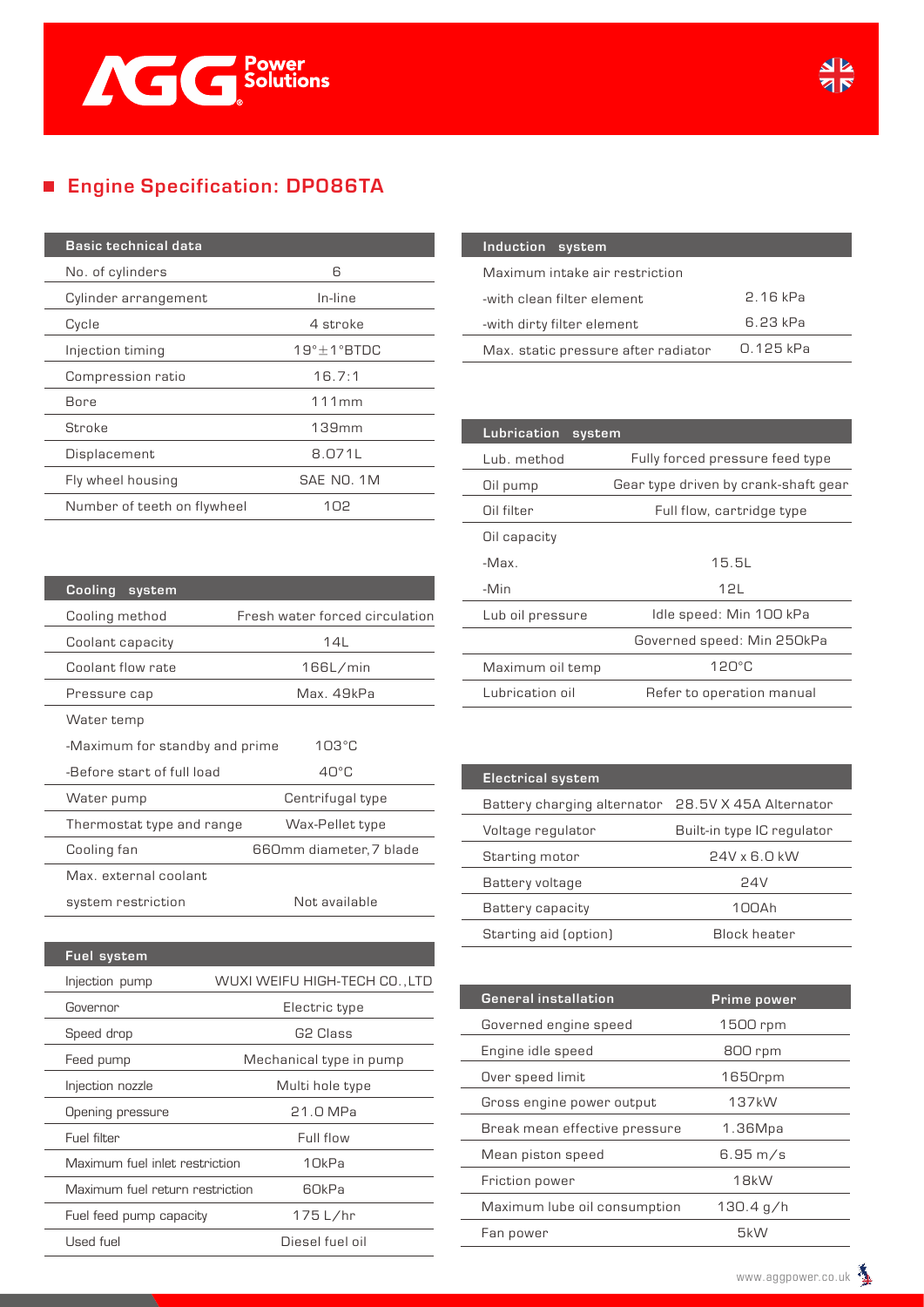

#### Alternator Specification  $\mathcal{L}_{\mathcal{A}}$

| <b>Alternator</b>              |                     |
|--------------------------------|---------------------|
| Number of phase                | З                   |
| Power factor (Cos Phi)         | O.B                 |
| Poles                          | 4                   |
| Winding Connections (standard) | Star-serie          |
| Terminals                      | 12                  |
| Insulation type                | H class             |
| Winding Pitch                  | 2/3                 |
| IP rating                      | IP23                |
| <b>Excitation system</b>       | Self-excited        |
| Bearing                        | Single bearing      |
| Coating                        | Vacuum impregnation |
| Voltage regulator              | A.V.B               |
| Couping                        | Flexible disc       |
|                                |                     |





#### Emergency frequency curve



#### **Options**  $\mathbb{R}^n$

| <b>Engine</b>                                 | <b>Alternator</b>                                                                                                                                                                            | <b>Generator Sets</b>                                                        | <b>Fuel System</b>                                                                                           |
|-----------------------------------------------|----------------------------------------------------------------------------------------------------------------------------------------------------------------------------------------------|------------------------------------------------------------------------------|--------------------------------------------------------------------------------------------------------------|
| • Water Jacket<br>Pre-heater<br>• Fuel heater | • Winding Temp measuring<br>Instrument<br>• Alternator Pre-heater<br>$\bullet$ PMG<br>• Anti-damp and anti-corrosion<br>treatment<br>• Anti-condensation heater<br>• Winding and bearing RTD | • Tools with the machine<br>• Extended range fuel tank<br>• Bunded fuel tank | • Low fuel level alarm<br>• Automatic fuel<br>feeding system<br>• Fuel T-valves                              |
| Canopy                                        | Lub oil system                                                                                                                                                                               | <b>Cooling System</b>                                                        | <b>Control Panel</b>                                                                                         |
| • Rental type<br>Canopy<br>• Trailer          | • Oil Pre-heater<br>• Oil temp sensor                                                                                                                                                        | • Front heat protection                                                      | • Remote control panel<br>$\bullet$ ATS<br>• Synchronizing controller<br>• Adjustable earth leakage<br>relay |